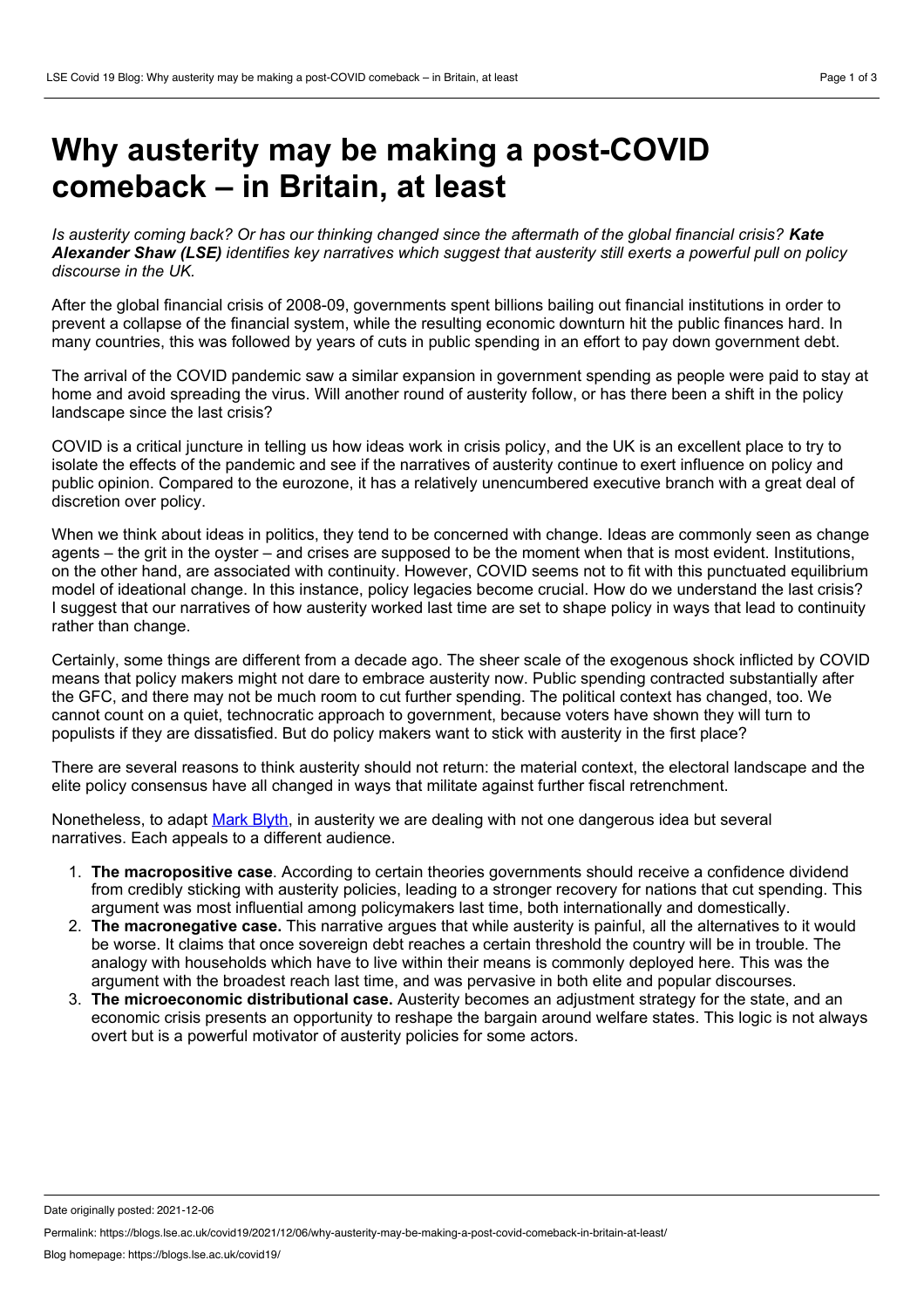The strongest evidence for change is among international policy elites, such as the International Monetary Fund and European Central Bank director Christine Lagarde, who have mostly dropped their support for the idea of a positive dividend from austerity. New theories of inflation and inequality have emerged. But a disjunction persists between elite criticism of austerity and its resonance in popular and media discourses in Britain, which leave open the possibility of a revival of austerity politics after the pandemic. While Conservative politicians have said there will be no return to austerity, the macronegative argument has emerged in Chancellor Rishi Sunak's talk of fiscal headroom, and in his argument that the UK can only cope with this crisis because we embraced austerity after the last one.

We might well be heading for austerity by another name, and the UK may prove a bellwether

While it is too early to tell whether the public and media are still convinced by this argument, the discourse around COVID debt — which describes it in cash terms rather than as a proportion of the economy — hints that it still appeals to the public. They may not like the spending and tax consequences of this stance, but there is considerable media support for it. At the end of 2020 a group of economists [wrote](https://www.ippr.org/blog/economists-urge-bbc-rethink-inappropriate-reporting-uk-economy) to the BBC to ask it to stop using this 'credit card' analogy, but the media continues to draw on it.

In short, we might well be heading for austerity by another name, and the UK may prove a bellwether in this regard. We should not expect a post-pandemic ideational shift to be uniform. The macronegative case lends itself quite well to populist politics, because it plays on the idea that we have to retrench and pay back spending for the benefit of the 'deserving us'. Many of the left wing critiques of this argument centred on its distributional consequences and how it imposed difficult spending choices, but these did not necessarily resonate with the public, so long as the macro argument remained upmost in their minds.



Photo: [Alexander](https://flickr.com/photos/alexanderhowell/2845983071/in/photolist-5kupBD-6zixX-bC4DQV-j5uGWi-8FgWdj-2fenRr-7WvR2-6BDGMe-e3Vob-c6vsiA-2aCmT2E-877EYb-c12UBd-2a6oL-5r1YPx-7tEoit-7B8rvi-7B8vzK-tfa7Ck-b2GdVv-e3Voh-6bHHfS-6pWFvu-29Er67N-6EQoeh-6iUrUF-4oC7Wp-29Er6y9-6xsxrW-LsvGx-s3Veh-7RgXq6-s3WDU-b2Gwf2-AQdmCL-7B8t4K-ASdKQz-7WvSG-b2GrKx-b3THn-68wKNb-s3TX3-b2GAR8-HGrMc9-9vrJP9-9Bz2wX-s3TQp-6HSESQ-6bHN3d-6ucUpk) Howell via a [CC-BY-NC](https://creativecommons.org/licenses/by-nc/2.0/) 2.0 licence

Compared with southern Europe or Ireland, austerity is not always a dirty word in the UK. After the last crisis we chose to inflict it upon ourselves: it was not forced upon us by institutional constraints, as in the euro area. The politics of scarcity and virtue continue to exert a pull on the public imagination: we regard ourselves as a country that is prepared to take its medicine. Focus group studies show that people did not have to *like* the former Chancellor George Osborne or his austerity programme to support it, as long as they believed it was the only responsible thing to do — and this logic may have become internalised. The fact that Britain voted for a Conservative majority in 2015 was an implicit endorsement of the strategy. Despite successful campaigning around free school meals, for example, the macronegative case can still crowd out the distributional argument in the right circumstances.

The 'zombie economics' of austerity remains consequential in British politics

Date originally posted: 2021-12-06

Permalink: https://blogs.lse.ac.uk/covid19/2021/12/06/why-austerity-may-be-making-a-post-covid-comeback-in-britain-at-least/